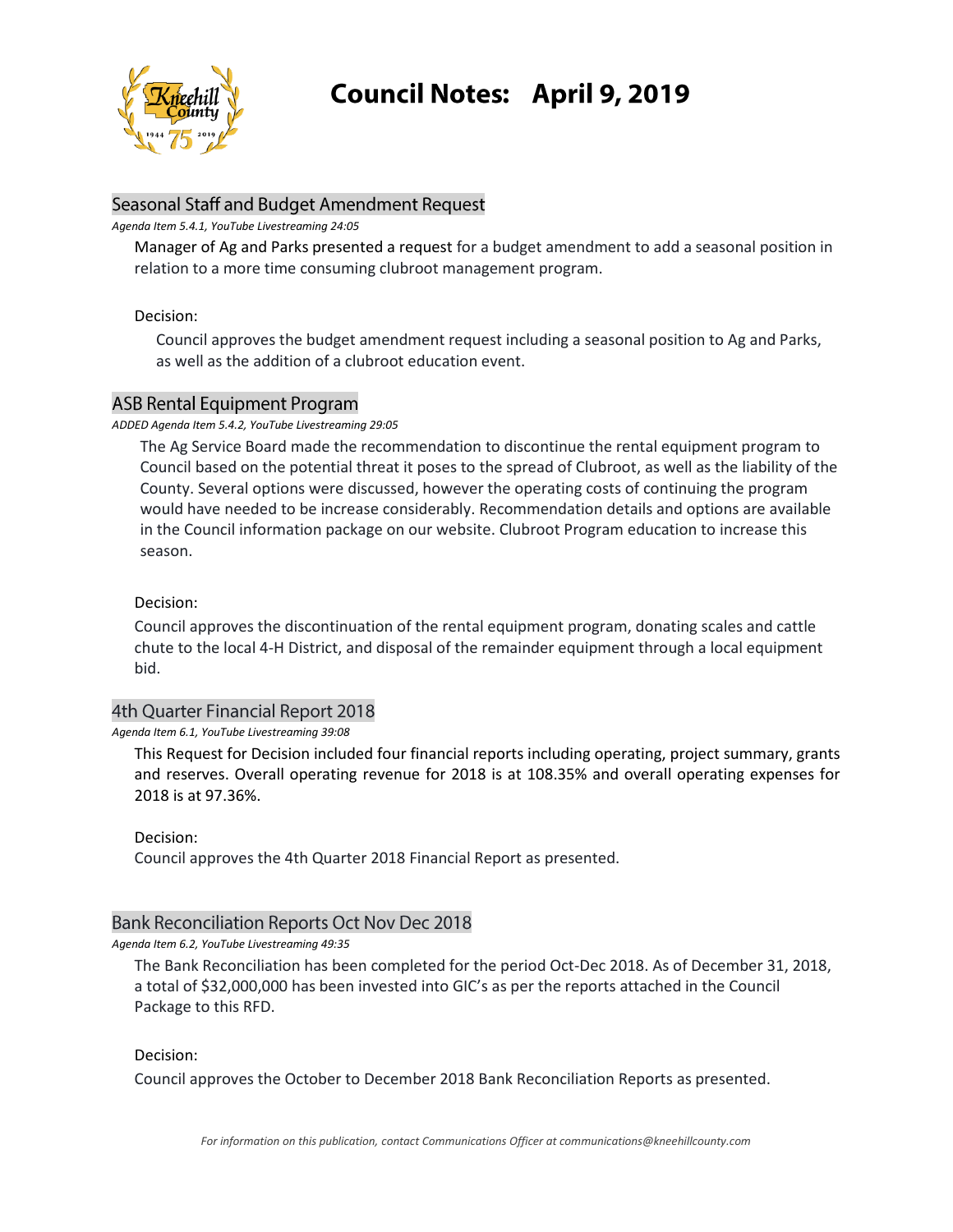# **2018 Financial Surplus**

#### *Agenda Item 6.3, YouTube Livestreaming 51:55*

Council hears presentation by Finance Director on the 2018 Surplus totaling \$3.5 million. However, \$2.1 million of that total includes outstanding tax accounts (there is much uncertainty on collection of this amount). A tax receivable note will be on our Annual Audited Financial Statements.

#### Decision:

Council transfers \$2.1 million into Revenue Stabilization Reserve and \$1.4 million into Road Reserve.

## 2018 Transitional Reserve Reallocation

#### *Agenda Item 6.4, YouTube Livestreaming 1:04:55*

Administration has reviewed the unspent funds currently holding in the Transitional Reserve, that are no longer required to fund projects that are now complete.

Decision:

Council transfers \$116,923.11 from Transitional Reserve to Gravel Reserve for 2018.

# 2018 Project Budget Carry Forward to 2019

#### *Agenda Item 6.5, YouTube Livestreaming 1:07:00*

Administration reviews the 2018 Projects and Capital Budget as part of the 2018 Year End review process.

#### Decision:

Council transfers \$793,521.51 to Transitional Reserve for the purposes of funding the 2018 projects carried forward to 2019.

## Policy 3-3, Board and Committee Appointments

#### *Agenda Item 8.1, YouTube Livestreaming 1:27:52*

Council reviews the Board and Committee Appointment Policy 3-3 with the addition of Dennis Tainsh to Municipal Planning Commission, as per motion March 26 meeting.

#### Decision:

Council approves the Board and Committee Appointment Policy 3-3 with the addition of Dennis Tainsh to Municipal Planning Commission.

## **Rocky View Meeting Request**

*ADDED Agenda Item 8.2, YouTube Livestreaming 1:29:20*

In the spirit of collaboration, Rocky View County requests a meeting with Council.

## Decision:

Council approves having Administration respond that we will meet in the future.